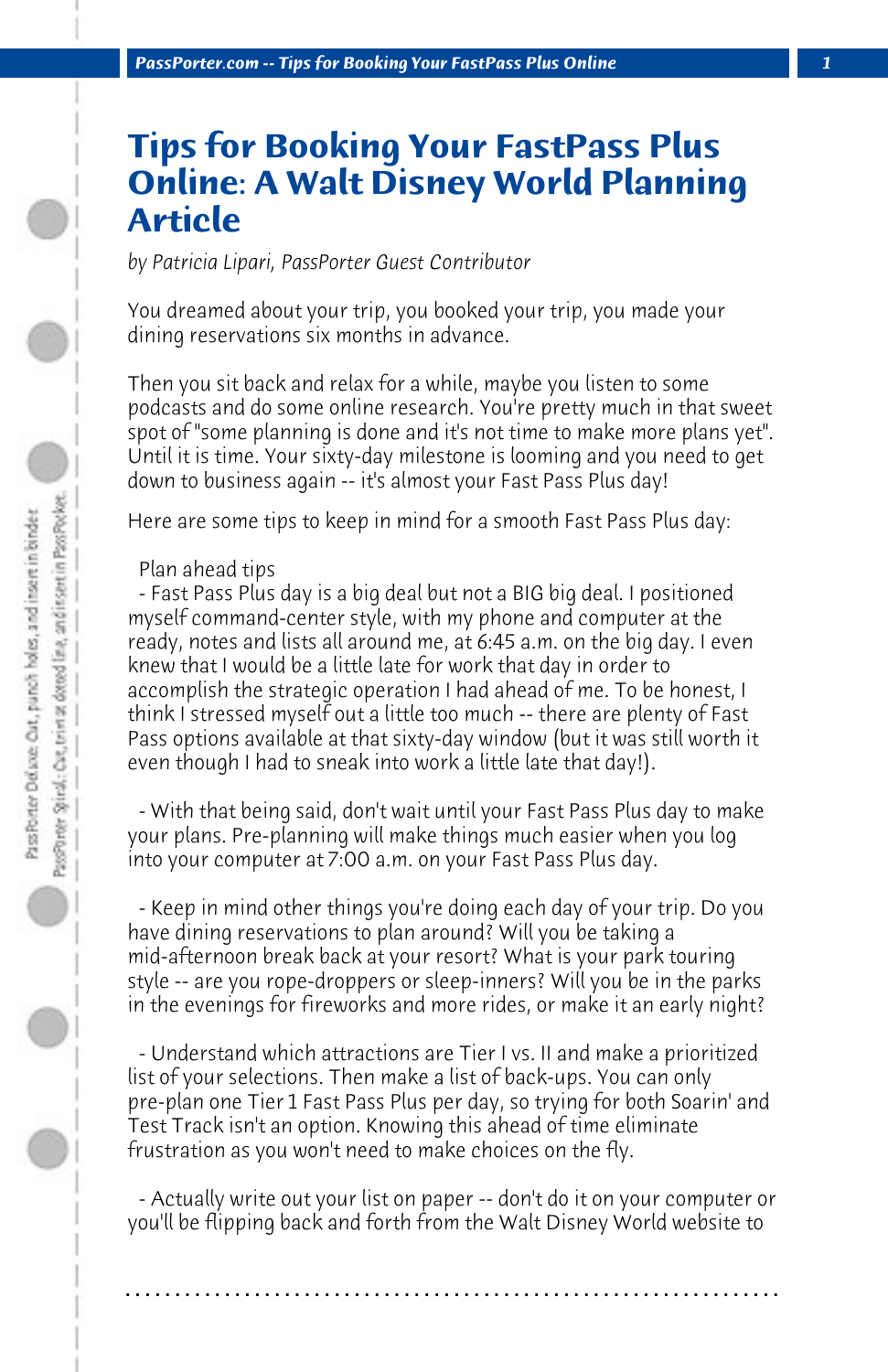your list on another screen, wasting time.

Tips For Your Booking Day

 - Don't rely solely on the Walt Disney World website -- it's often finicky, especially early in the morning, and you don't want to miss out because the website isn't working for you. Install the My Disney Experience app on your smartphone and familiarize yourself with the app.

 - Make sure your tickets are showing on the app. I ended up making my Fast Passes using the app. Getting used to the app is also good practice for when you're on vacation, when you're likely to use the app many times over the course of a single day.

 - Keep track of the Fast Pass Plus times as you book them -- write down the time of each so you can easily select your next one without referring back to the confirmation page. You can't book another within the same window, and the window is wide -- one hour. I wanted all to make all of our Fast Passes for mid-morning -- not too early so we could make the dash to our top non-Fast Pass Plus ride first, and not too late so we could use up our three and try to get more in the afternoon. But that doesn't work -- there aren't enough hours in "mid-morning" to book three Fast Passes then since the windows can't overlap.

 - If you are selecting Fast Passes for your whole party, review your choices to make sure you've covered everyone. I realized that I had reserved one of the Fast Passes for just me. Luckily I could still get it for the rest of the group. I would have been in big trouble using my Fast Pass as my boys went to the standby line for Rockin' Roller Coaster!

 - Remember that you can always make updates to your choices, and except for the super-headliners, chances are good that you will still have a wide selection to choose from. Our trip is currently less than 10 days out and there are still plenty of Fast Passes available for all the Mountains, Peter Pan, Jungle Cruise and many others & hellip; but not Seven Dwarfs.

 And then, sit back and enjoy the wait -- you're going to Walt Disney World in two months!

*About The Author: Patty is the mom of two boys and a Marketing Manager living in Western NY. She always looks forward to the fun and (especially the) sun at Walt Disney World.*

**. . . . . . . . . . . . . . . . . . . . . . . . . . . . . . . . . . . . . . . . . . . . . . . . . . . . . . . . . . . . . . . . . .**